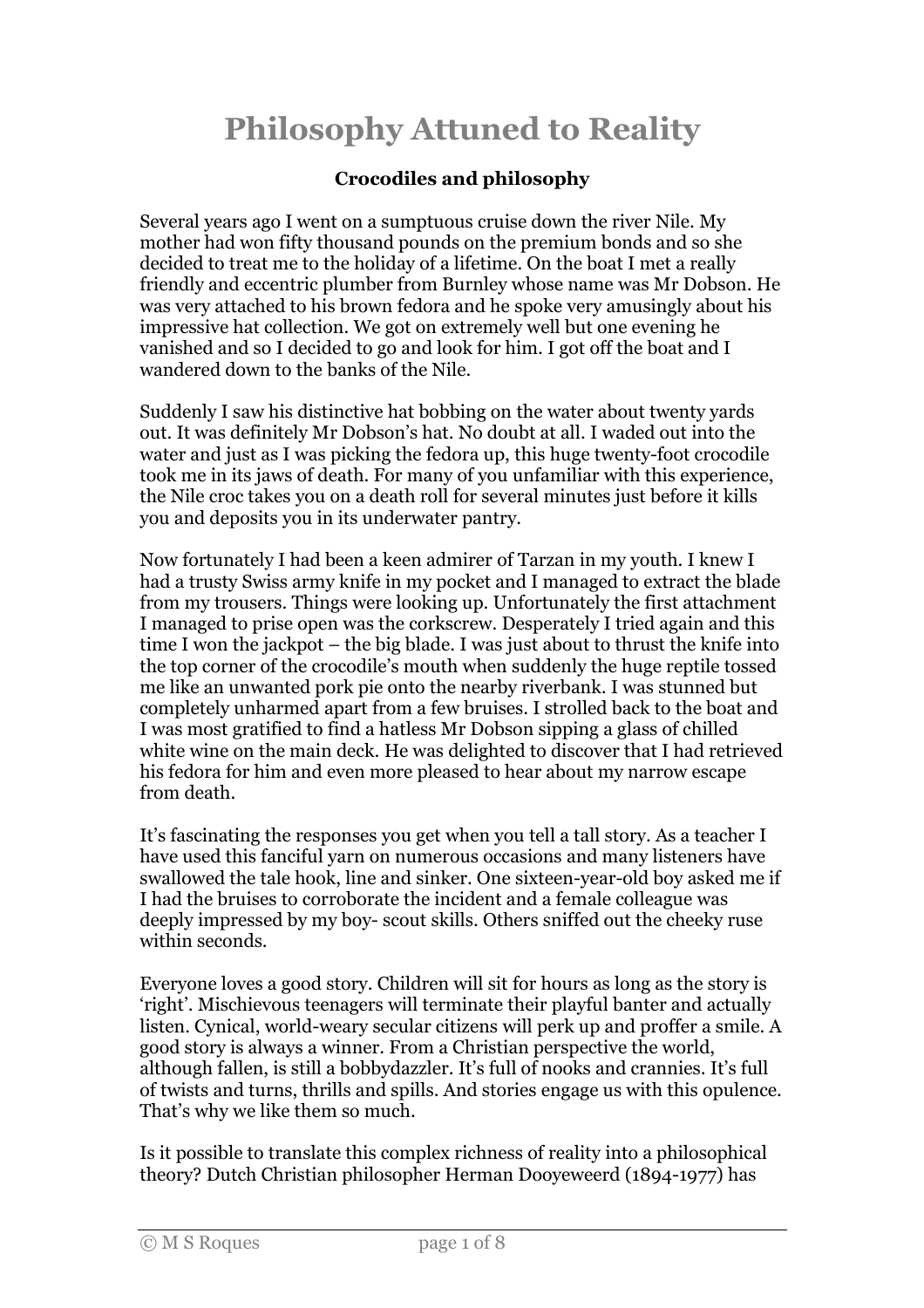developed a sophisticated and highly original philosophy that seeks to honour this luscious and ripe fruit that we call the world. And the simplest way to understand this philosophy is to consider the humble crocodile. What exactly is it? Let's briefly outline some of the answers that Dooyeweerd would rebuff.

Ancient Egyptians worshipped crocodiles in the form of the fertility god – Sobek. They would adorn lucky, pampered crocs with jewels and necklaces and bow down and worship these menacing reptiles. In many ways to become a sacred croc was like winning the lottery for your ordinary, wild snapper. A life of luxury and indolence would unfold. There are still locations in modern Africa where crocodiles continue to be worshipped. In the country of Burkina Faso, in the village of Sabou, live chickens are fed to sacred crocodiles. According to the local people, the crocodiles have never been known to harm the villagers and that is why they continue with their daily sacrifices. This pagan understanding of the snapper is emphatically rejected by Dooyeweerd.

More sophisticated pagans have contended that these crafty carnivores are really prisons for wicked souls. We have already noted this theme in Plato and Plotinus. The basic thrust of this platonic perspective urges us to restrain our bodily cravings and by living the superior life of reason we shall avoid the miseries of reincarnation. Rebirth in an alligator or a caiman is the inevitable outworking of a bad karma. Immoral people will be clothed in crocodilian flesh. For this is their fate. It should be obvious to the discerning reader that Dooyeweerd would firmly rebuff this advanced pagan option.

Various secular answers to the crocodile puzzle suggest themselves. For Descartes and Galileo the crocodile is merely a machine. It is a purely physical thing; a bit player in a Meccano set. For David Hume the snapper is a bundle of perceptions. It can be reduced to the sensory aspect. Both these Enlightenment understandings of the croc are spurned by Dooyeweerd. Committed, hardened consumerists might categorise the croc as a future handbag. Again this commodification of the fierce reptile is repugnant to the Dutch master. And in more mystical mode we could alert the reader to the Buddhist contention that the croc is merely an illusion. At the end of the day the snapper is part and parcel of a hidden, mystical Oneness.

The Dutchman is convinced that all these pagan, secular and pantheist perspectives are fundamentally mistaken. They miss the point entirely. Dooyeweerd takes his cue from the book of Genesis that informs those who lack knowledge that the crocodile is – surprise, surprise – a large and menacing reptile that we do well to avoid when we are swimming in African rivers. Crucial to the biblical mindset is the simple truth that God has created a fantastic variety of creatures after their own kinds (Genesis 1). Snappers have been designed to be snappers. They are not some hidden X lurking behind the crocodile façade.

Herman insists that we must not ignore our everyday, ordinary experience of the world. In the light of God's Word we attune ourselves to the simple fact that frogs were created to be frogs. Fish were created to be fish. And walruses were created to be walruses. In this sense Dooyeweerd's philosophy is a million miles away from sophisticated Kantian and Buddhist scholars who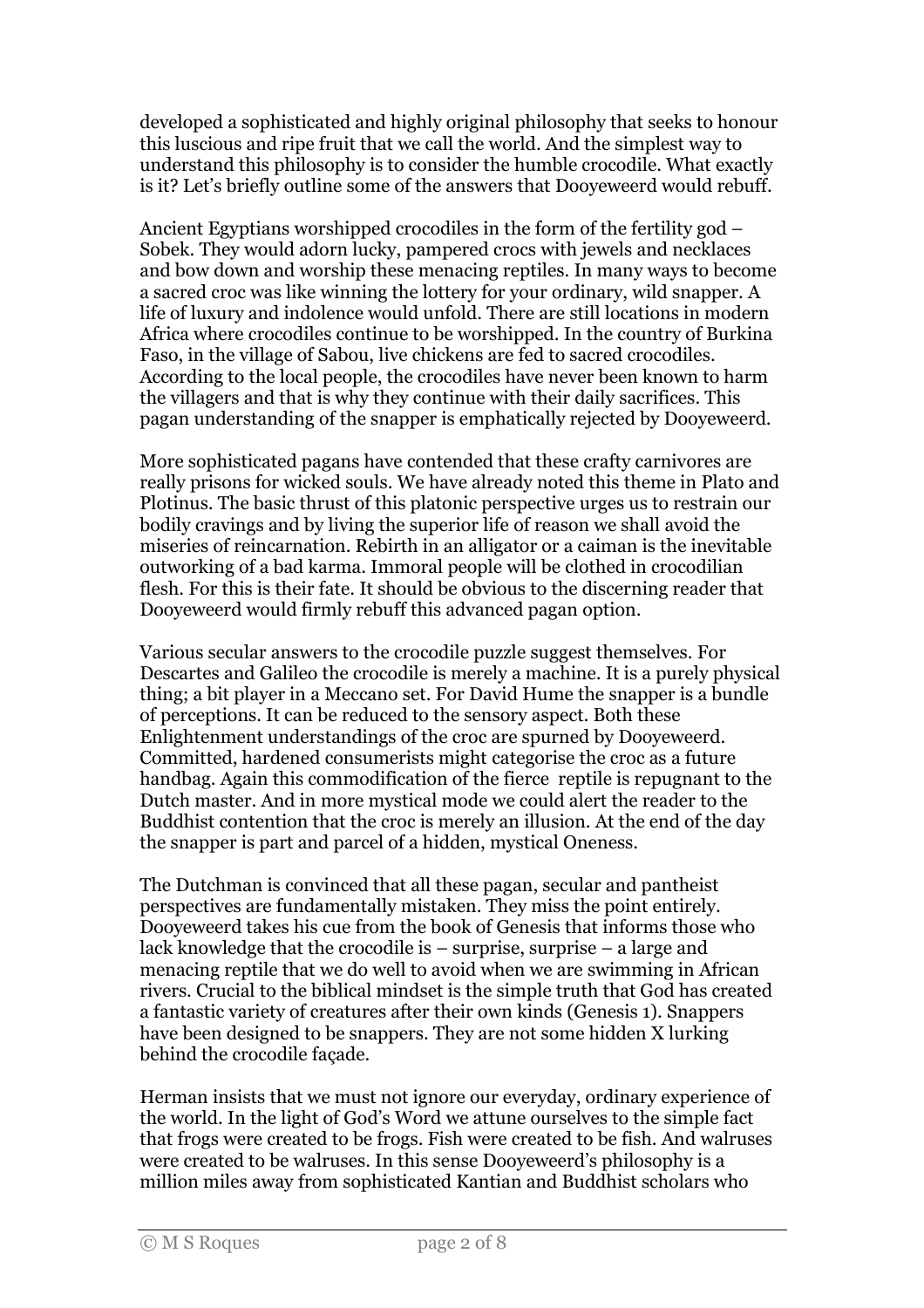dismiss our everyday experience of the world as illusory. The ordinary person is not deceived when distinguishing between turnips and parsnips when buying ingredients for the evening meal. The human ability to distinguish between different kinds of root vegetable is grounded in the simple fact that God has created a rich and complex cosmos bursting with colour, flair and fecundity. Congratulations are in order.

Dooyeweerd stresses that the existence of this rich and diverse creation is a response to the law of God. Creation is, therefore, totally subject to and dependent upon God's creative law. According to the Scriptures, the law or word of God orders and structures the creation. In this sense Dooyeweerd is radically at odds with the Kantian claim that the human mind shapes and moulds the empirical world.

Too often people interpret this biblical idea of law in a narrow moral sense but this fails to do justice to biblical teaching. In its broadest sense God's word is responsible for the existence of space and time, mountains, valleys, cheetahs, lions, zebras, oak trees, tulips, diamonds, rubies and everything else. God's word structures and upholds the entire creation. God's word is also the norm for healthy creaturely life. By his law, God does not just say, "Let there be crocodiles and alligators." He also commands obedience to his laws of justice, love and stewardly care. God commands men and women to love their neighbours and to look after the animals, the trees and the land. Let's now investigate how this biblical mindset can be fleshed out in philosophical analysis.

Indulge me for a moment by imagining that we are hunters strolling through the jungle and we come across a large crocodile snoozing in the heat of the day. The snapper's snout is wide open and birds are impersonating dentists by removing insects and decaying meat from the dragon's teeth. As western secular hunters we are determined to transform the snapper into expensive handbags and so we raise our rifles and take aim at the vulnerable beast. Suddenly local tribesmen emerge from the bushes and beg us to restrain our commercial activities. They are worshippers of the crocodile and they inform us piously that the gods will bring great sorrow to their village if the crocodile is killed. Suddenly the croc wakes up, the birds scarper and the repulsive reptile makes a dash for the river. Mumbling apologies we return to our campsite.

Dooyeweerd argues that we must attend to the rich, multi-faceted nature of this event. According to Herman we can speak about fifteen aspects that help us to grasp the vignette in its totality. Miss any of them out and our analysis will be denuded and threadbare. For example we can weigh the beast; some crocs weigh as much as 2000 pounds! This suggests the idea of quantity. Mathematicians of all ages are keen students of this numerical aspect. Consider also the shape of the snapper's snout and we are immediately alerted to the spatial dimension. Admirers of the American alligator are often struck by its shorter, blunter proboscis. Further reflection will reveal a kinematic aspect. This dimension of reality is characterised by movement and crocodilians can shift from first to fourth gear with alarming alacrity. Crocodiles can shoot themselves out of the water at over forty miles an hour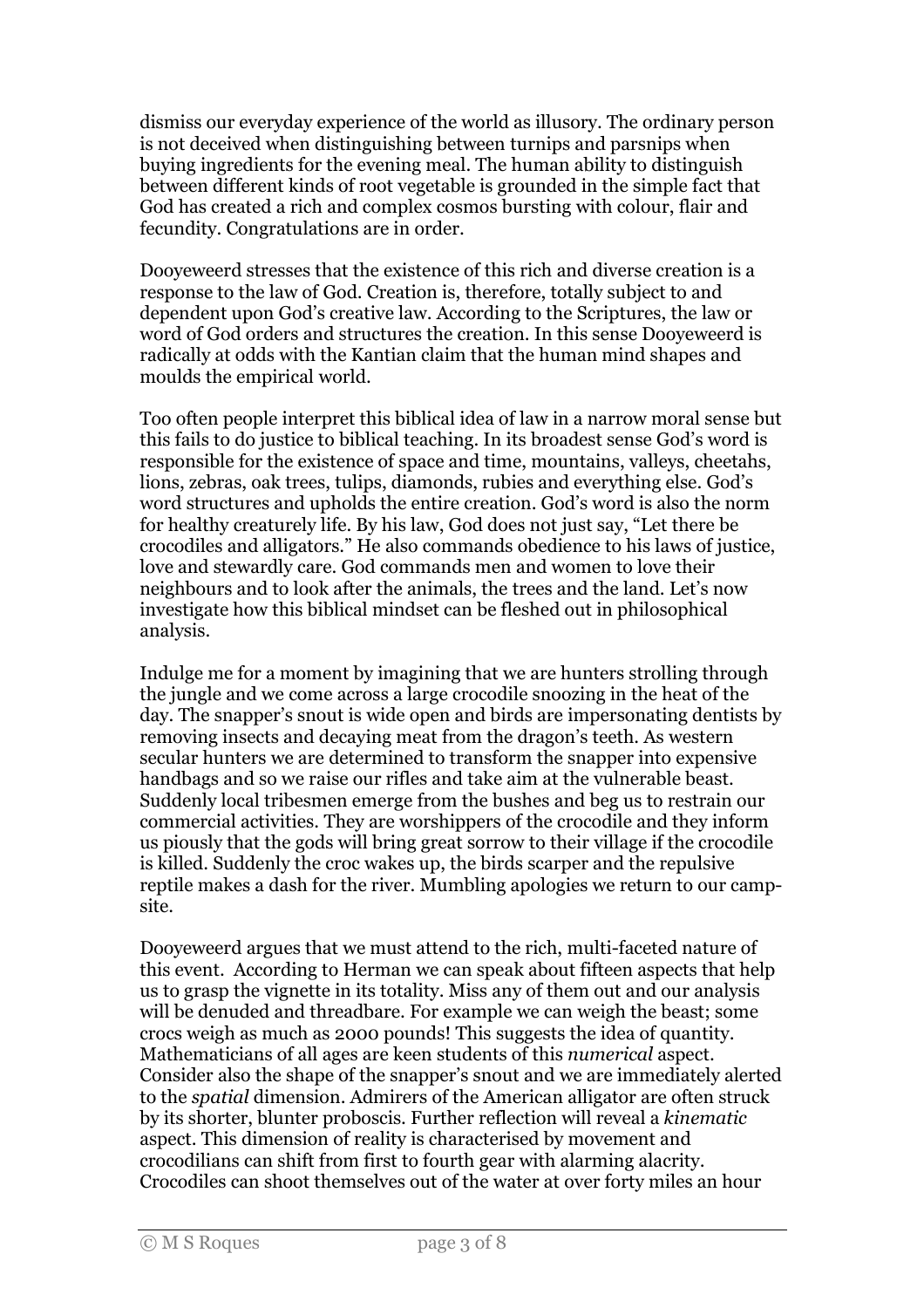and this often terrifies unsuspecting wildebeast who are naively slurping cooling water.

As we delve deeper into the complex layers of tangible reality we encounter the physical sphere of life in all its power and glory. Imagine a twenty footer hurling itself at your very good self and you would be struck forcibly by the physical prowess of the beast as it devours your arms and legs with unswerving tenacity. Physicists are attuned to this feature of reality when they study the properties of atoms, electrons and protons. Often they wear white coats and refer repeatedly to Isaac Newton and Albert Einstein.

Notice the reptile breathing, blinking and sweating and you will encounter the biological dimension of the brute. It's alive and in urgent need of daily nourishment. Biologists wax lyrical about this angle. Bang a sturdy nail through the croc's head and the creature will scream in pain. He may not be the brightest crayon in the box but he does have feelings. This feature should alert us to the sensitive aspect. Psychologists are experts in this field. Without embracing the full complexity of the topic we should note that research suggests that certain animals may have limited logical abilities. Snappers display considerable intelligence as they stalk their prey. This suggests the technical or formative aspect.

A philosopher who has developed Dooyeweerd's theory is Hendrik Hart and he offers some fascinating insights about animals and their technical abilities. He comments as follows:

Many dramatic stories are available from the animal world which highlight resourceful behaviour. I have myself received a reliable, firsthand eyewitness account of how a beaver came to the rescue of a small trout. The trout was wounded in the gills by an angler. Upon having been thrown back into the water the trout appeared in difficulty and could not get enough oxygen. A beaver then appeared and did what anglers know is helpful: it pushed the trout around in the water till the trout had regained enough strength to go it alone again. And a story reported in the Weekend Post in South Africa relates how an old goose acts as a blind guide for an old goat. The goose not only leads the goat around the farm by calling, but also wards off other animals by hissing. It goes without saying that such behaviour is known to be neither intuitive nor learned. It is, rather, what must be understood as creative behaviour.<sup>1</sup>

It goes without saying that crocodiles do not engage in high-level academic and scholarly activity. The hunters, on the other hand, are cognisant of the fact that there are 23 different types of crocodile species. This suggests the logical aspect in spades. Logicians and philosophers are keen students of this field of inquiry. We can also distinguish between the many different languages that are indispensable to human intercourse. Linguists tell us that the German for crocodile is das Krokodil and this alerts us to the lingual aspect. We can even give crocodiles names and make them our pets. This can considerably enrich dinner table conversation and so these humble carnivores can contribute to the social aspect. Sociologists scrutinise this dimension of life and might even discuss the crocodile's strange and friendly relationship with hungry birds.

 $\overline{a}$ <sup>1</sup> Hendrik Hart, *Understanding Our World* (Lantham, Md.: University Press of America, 1984) p.180.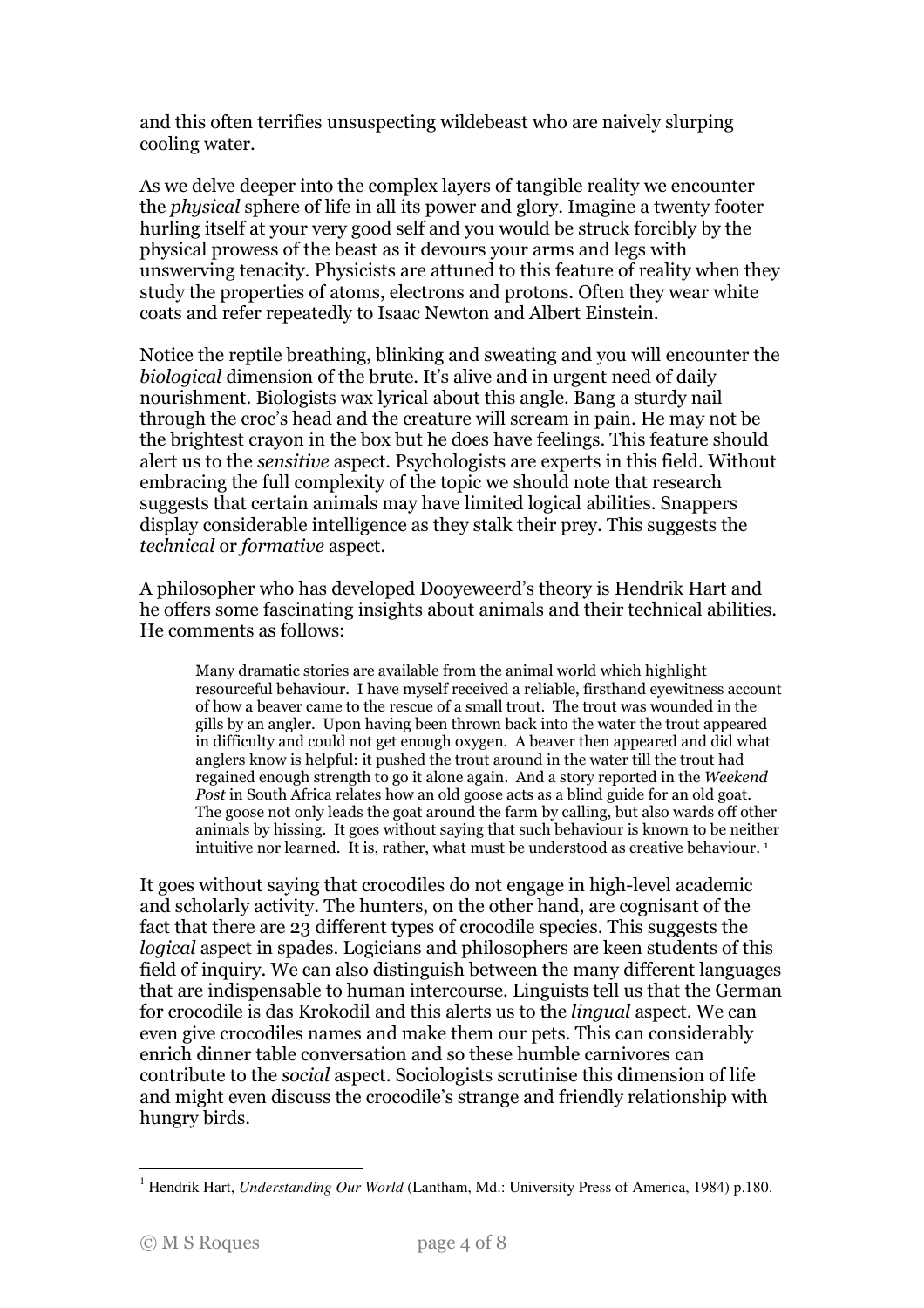There is a distinctive economic feature of the vignette. The hunters are hoping to make a fast buck when they spot the croc and pecuniary rewards can be garnered as the representatives of handbag companies receive the crocodile skin. Economists earn impressive salaries as they tackle this lucrative sphere. We can also distinguish an *aesthetic* dimension of the event as the hunters crack jokes about the crocodile and its remarkable resemblance to their mothers-in-laws. Further reflections about the incident reveal a legal dimension. Who exactly owns the crocodile? The hunters are dismayed at the presence of the local tribesmen but concede ownership of the snapper to the pagan worshippers. Lawyers can profit from these discussions. This feature also suggests the ethical aspect. Some people (environmentalists etc) really love the crocodilians and are very concerned about their survival. And finally we can distinguish the faith aspect. There are people who believe that the snapper is really a god who must be placated and appeased. Theologians are keen students of this topic.

It is important to stress that Herman's theory is not about what exists but about how individual creatures exist. The crocodile, itself, is not a mode or an aspect. It is an individual creature which displays these many dimensions. We must distinguish between the crocodile and its many properties.



Now that we have an elementary grasp of these fifteen modes or aspects we can offer the following diagram by way of clarification:

Herman invites us to plumb the very depths of reality. His theory alerts us to the wonder and outrageous complexity of God's handiwork. On the left side of the diagram we are reminded of the fifteen modes or aspects that creatures display. We must distinguish between God's word for each mode and the actual way in which creatures function in these modes. For Dooyeweerd the created cosmos has two sides: a law-side and a subject-side. In the aesthetic mode we can speak of God's word – "Let them crack jokes about crocodilians." This is the law-side. On the other hand we can observe the hunters responding to this 'word' by cracking jokes. This is the subject-side. It is vital to recognise that the law-side is unaffected by sin, and is always universally valid.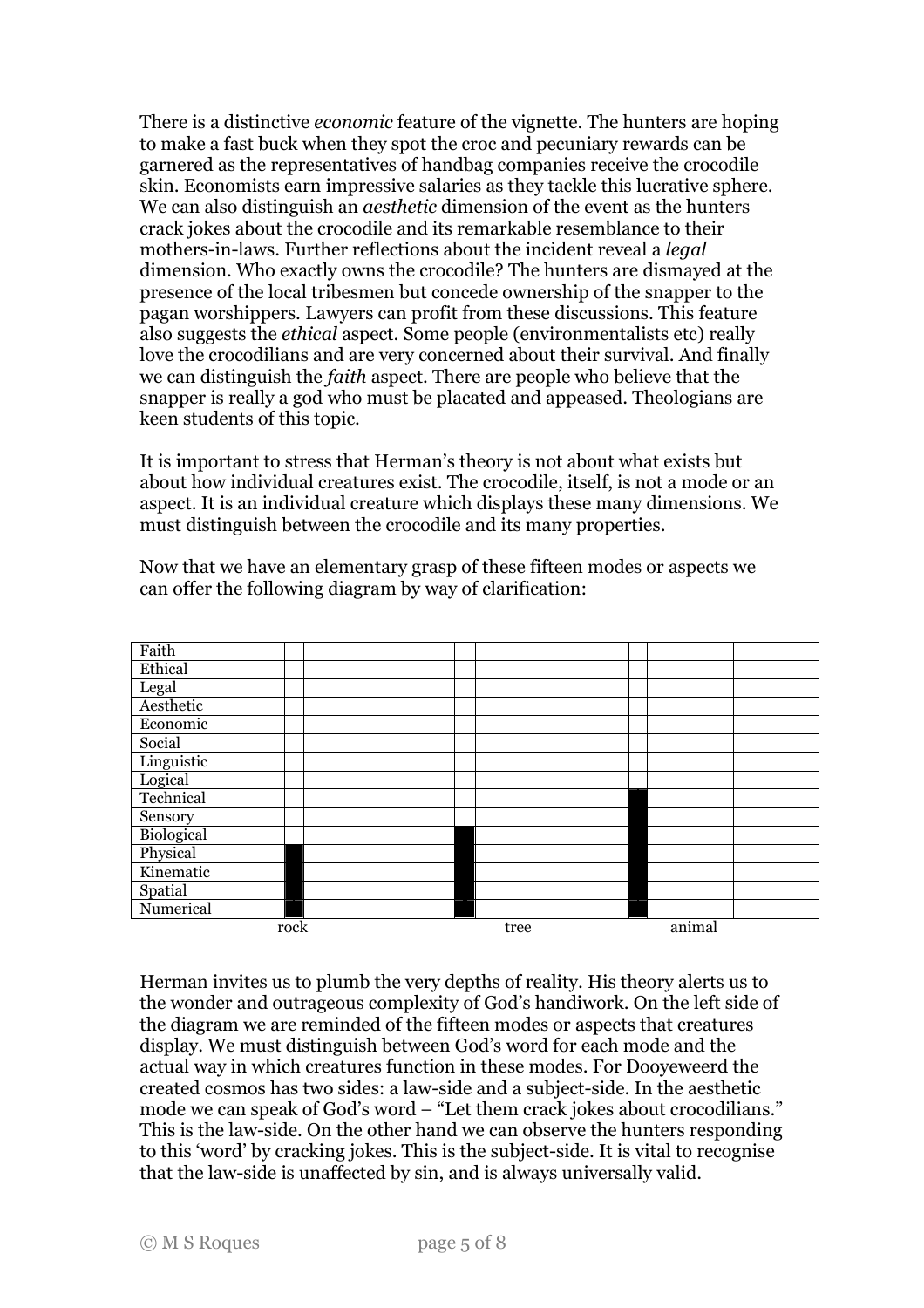Let's now focus upon the humble rock. Pick up a pebble and ponder its essence. Does it display all fifteen aspects? Yes and no. To grasp this unusual feature of the theory we must distinguish between active and passive aspects. The pebble functions actively in the numerical, spatial, kinematic and physical aspects. The pebble, however, does not function actively in the other aspects. Pebbles, unlike crocodiles, do not feel pain. They do not think and they do not worship. However we should notice that humans can think about pebbles and humans can worship pebbles. In this sense they can become objects of thought and worship. This unusual feature of Dooyeweerd's theory allows us to make sense of our comical vignette. The hunters do not shoot the crocodile because they have understood that the snapper has become an object of religious veneration. Crocodiles do not worship but they can be worshipped.

It should be obvious by now to the astute reader that humans function actively in all fifteen modes. For example when I am telling tall tales to innocent bystanders I will sometimes wink at close friends. I am alerting pals to my playful intentions. A wink can mean different things in different contexts. It can be a signal to shoot the crocodile. It can be a means of communicating warmth and affection to fellow hunters. It can signal mirth and jollification. Winking can be and often is an essentially aesthetic activity and we must stress that crocodiles never wink. You might think that a crocodile is winking at you ironically but you would be mistaken. He's just getting ready to pounce and eat you. The crocodile might be blinking but it is never winking. Intuitively we understand that humans can both blink and wink and this is part of their glory. Blinking is something we share with the higher animals. Winking ironically is unique to human-beings.

And this brings us to another key theme in Dooyeweerd's philosophy. Herman stresses again and again that these aspects are irreducible to each other. Simply stated reductionism occurs when the law for one aspect of creation is taken to be the law for another. Here's a simple way of explaining this thesis. Try as hard as you like - you can never in a million years explain the cheeky wink in terms of the laws of physics. Granted you need the laws of physics as a precondition of the winking activity but the essential meaning of the playful wink transcends the physical substratum. The aesthetic activity of winking rests upon the lower modes but cannot be reduced to them. In this sense winking can never be reduced to the physical mode.

When the empiricist (e.g. Hume) argues that the crocodile can be understood as a purely sensory entity, we must hold up our hands and cry – 'Foul, malodorous reductionism'. The crocodile has sensory properties but it cannot be reduced to those properties. Purely sensory things do not exist. When the Cartesian argues that the crocodile is merely a machine, a purely physical thing, we must stick out our tongues and cry – 'Sordid, vile reductionism'. The crocodile has physical properties but cannot be reduced to those properties. And even pebbles cannot be reduced to the physical aspect. As we have argued they function actively and passively in all the modes.

We now need to briefly examine Dooyeweerd's theory of social institutions. Sometimes philosophers are perceived as brainy boffins who are completely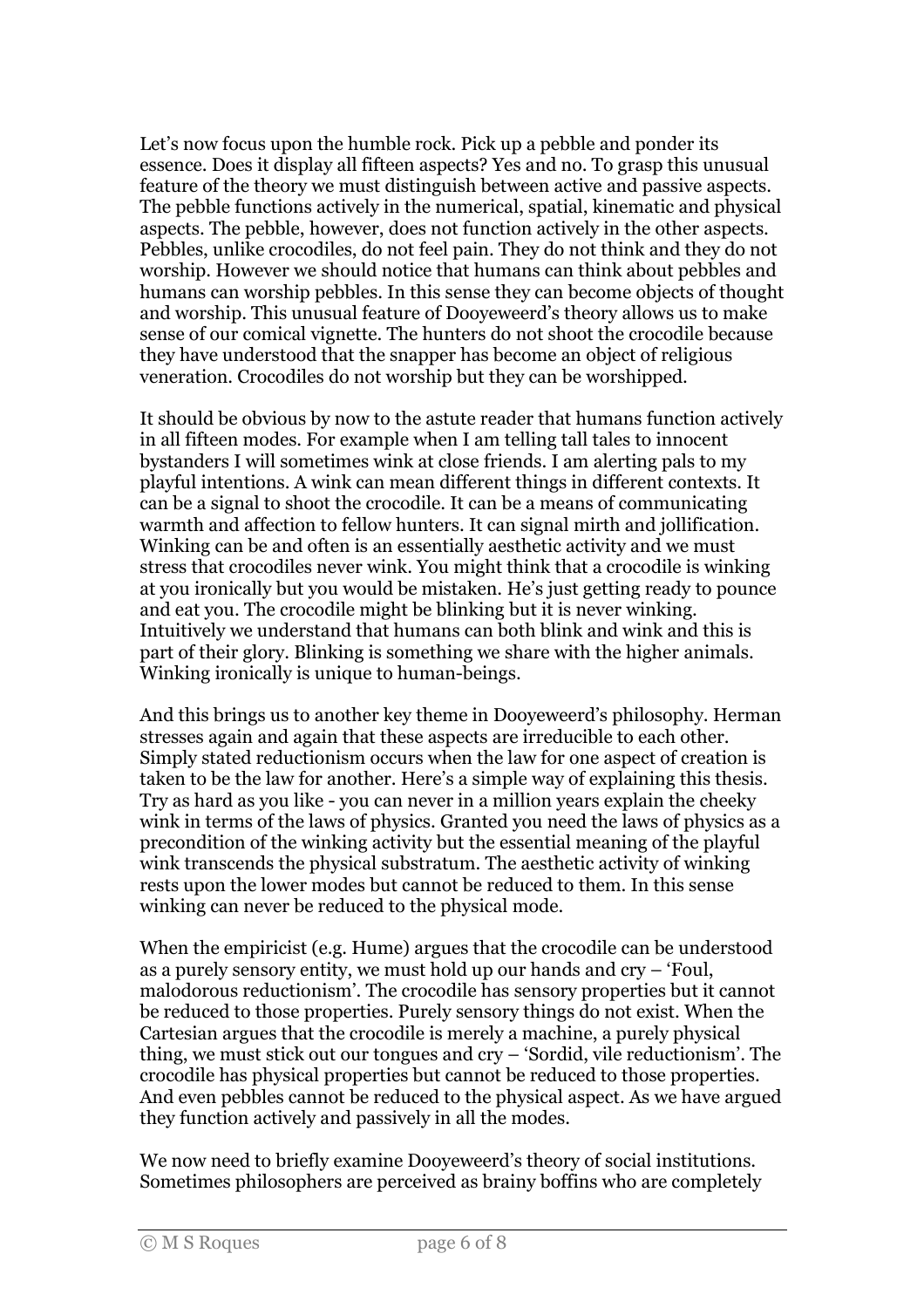impractical and out of touch with ordinary people. Sadly this reputation is often deserved. Agonising about the seventeen different meanings of the word 'if' does not arouse sympathy and intellectual longing in the ordinary nonphilosopher who cleans, dusts and wipes dirty bottoms. By way of savage contrast, Dooyeweerd's social philosophy is enormously practical and relevant.

Consider the tragic, true story of Patricia Hilario da Silva. This young, Brazilian nine-year-old girl was murdered by a professional assassin. The hitman left a 'calling card' on her dead body. It read as follows: "I killed you because you didn't study and had no future." In modern Brazil millions of children have been abandoned by their parents. These destitute orphans hang around on streets where shopkeepers believe that they irritate and annoy wealthy tourists. A typical scenario runs like this. A young child is begging for money and a local merchant decides to make a phone call to an off-duty policeman. The next day the child is found dead and a wad of notes is handed to an armed, uniformed man. There are now 11.5 million children living in absolute poverty in Brazil and Amnesty International claims that summary killing is now used as a form of population control.

In chapter 5 we discussed the social philosophies of Adam Smith and Auguste Comte. We noted that Smith understands society in terms of individuals and their right to maximise pleasure and profit. On the other hand we discovered that Comte believed in the priority of Humanity over individuals. Individualism leads to an emphasis on 'my rights' and 'my privileges'. Collectivism leads to self-sacrifice and altruism. We live for others. Dooyeweerd's social philosophy helps us to cut right through this false dilemma by spelling out the distinctive callings of diverse social institutions.

In modern Brazil we can distinguish between police officers, magistrates, government officials, business people, social workers, teachers, parents and church workers. All these offices or callings have a distinctive task. In simple terms God wants police officers to protect the innocent and to arrest the guilty. That's their divine calling. Government officials are mandated to further public justice. This might involve targeting special funds to help house orphans. That's their sacred task. Business people have a calling to produce goods and services, provide good jobs and pay people a fair wage. That's their job. Parents have a calling to raise children in a loving, safe and supportive atmosphere. That's their divine mission. That's their office. There are many such offices and they are all equally important.

Could you imagine the enormous change in the life and times of your typical Brazilian orphan if people started to faithfully serve God in all these different spheres of life. Wouldn't it be a total cracker? Instead of being murdered for a few quid Patricia would enjoy the full benefits of a loving family. Her mum and dad would have decent jobs and government officials would do all they could to maintain a just political community within which she and her family could thrive. Notice that the full flourishing of a loving family is dependent upon obedient responses in all the other spheres.